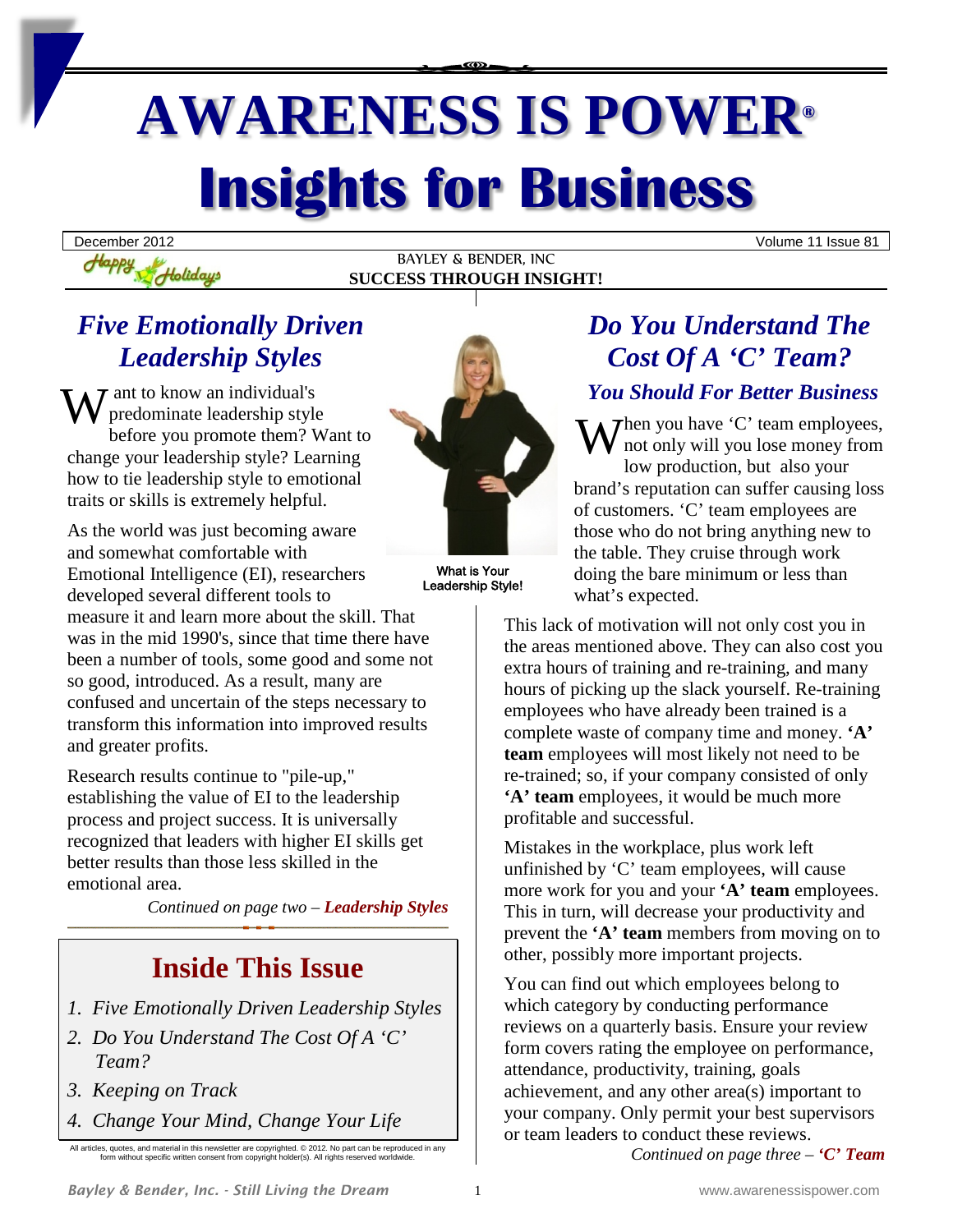#### *Continued from page one – Leadership Styles*

Learning to use these findings to aid organizations in employee selection and leadership development has been a challenge.

Many organizations are aware of the value of emotional intelligence to a leader's success, but uncertain about how to apply it. To gain the full benefit of EI in a leadership role, companies need to better understand how to best grow EI among leaders.

Correlating leadership styles with

emotional intelligence strengths makes it easier for organizations to identify different emotional styles among their leaders/managers and as a result place them in roles calling for their strengths. Because emotional intelligence is a skill and learnable, companies can provide training and support for leaders who need to modify their leadership style to be more effective.

Leadership styles are often determined by the leader's emotional strengths, often expressed in four or five distinct clusters of emotional strengths: **Self-Perception**, **Self-Expression**, **Interpersonal**, **Decision Making** and **Stress Management**.

These 5 clusters reflect five different leadership styles and much is gained by naming them in more commonly used terms, i.e.: The Star, The Coach, The Social Worker, The Engineer, and The Physician. This makes it easier for everyone to comprehend the differences. The necessary skills among the 5 clusters are the same but the names have changed.

A "**Star**" styled leader, for instance, is likely to call upon his/her self-awareness and selfconfidence to lead. A "**Physician**" style leader is likely to leverage their ability to manage stress and "role with the punches" to manage. A "**Coach**" styled leader is often engaged in making sure their subordinates understand the rules and can strategize for victory. The "**Social Worker**" styled leader is always focused on others and attempts to achieve goals through others by better understanding them. Finally, the "**Engineer**" is all about tasks and problem solving as well as creating realistic objectives.

*Continued on next column –*

Each of these leadership styles is shaped by their understanding and natural abilities. However, determining the style most needed for the task and finding a leader with the necessary style, has just

become a lot easier.

Now organizations can scientifically identify the leadership style that matches the needs of the job. For example, what kind of task would likely require a "Star" type leader?

Tasks that require "Star" type leaders are those jobs that have ambitious

objectives, requiring a positive attitude, and the ability to motivate others. What type of leader could best head-up a large public project, for instance? The "Social Worker" leader might be a good fit here since he/she is likely highly skilled at connecting with people and sensitive to the needs of others.

Understanding how results can be improved by matching Emotional Leadership Styles with the needs of the job, can significantly improve your bottom line and productivity.  $\blacklozenge$ 

~ Adapted by Sorrell Associates, LLC with permission by author Stephen J. Blakesley, GMS Talent L P. All rights reserved worldwide. Copyright protected ©2012-13

*"Live daringly, boldly, fearlessly. Taste the relish to be found in competition – in having put forth the best within you."* ~ Henry J. Kaiser

# *Awareness Calendar – December*

## **National Drunk and Drugged Driving Prevention Month**

Every day, almost 30 people in the United States die in motor vehicle crashes that involve an alcohol-impaired driver. This amounts to one death every 48 minutes. The annual cost of alcohol-related crashes totals more than \$51 billion. Thankfully,



there are effective measures that can help prevent injuries and deaths from alcohol-impaired driving.

The National Highway Traffic & Safety Administration's primary message during the December holiday season is Friends Don't Let Friends Drive Drunk – Designate a Sober Driver. **'You Drink & Drive – You Lose.'**

Read more… [National Drunk and Drugged Driving Prevention](http://www.cdc.gov/motorvehiclesafety/impaired_driving/3d.html)  **[Month](http://www.cdc.gov/motorvehiclesafety/impaired_driving/3d.html)** 

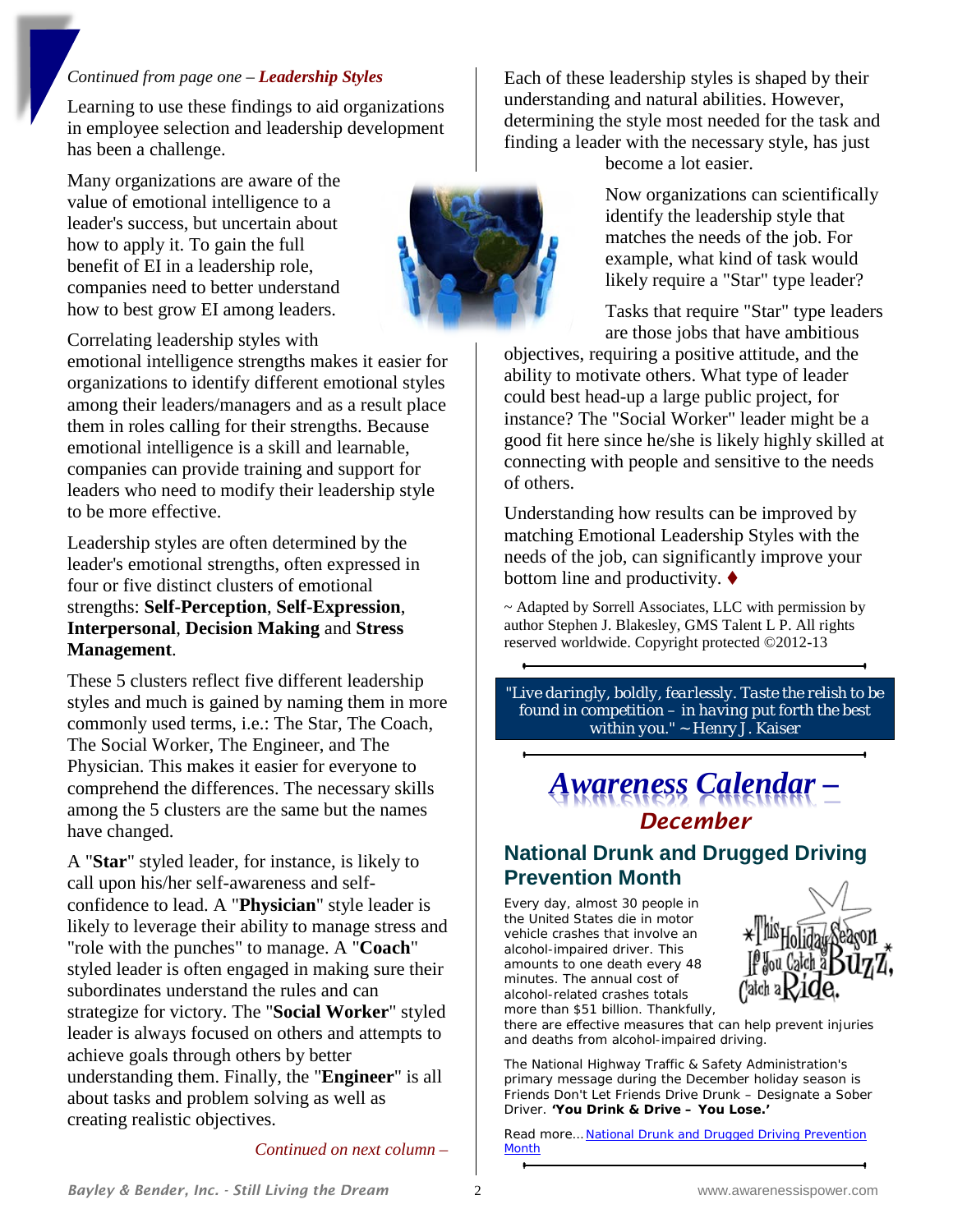#### *Continued from page one – 'C' Team*

Once you get the results of your employee reviews, you can then decide who is and who isn't providing their best every day. Having individual meetings with the employees who are not measuring or stepping up and taking initiative will be your next step. These meetings will take time, and may result in the delay of some profitable work completion. However, that is the cost of having 'C'

team employees. The more of these types of employees you have in your staff, the longer this will take.

During your meetings with your 'C' team employees, you want to explain to them exactly why you are having the meeting.



Let them know that you are only interested in having employees who are not just interested in being paid. Employees that care about the success of your company, that want to help take your company to the next level, and take the initiative to start new projects without much direction are the kind of employees you are looking for.

Explain to your 'C' team employees that this is their warning, and that they should up their game and start showing more initiative and responsibility, or there will be consequences. Ask them where they see themselves after one, three, & five years. During the initial hiring interview you had with these employees, they may have said they planned to stick with your company for years to come; now their view may have changed. Some employees continue in the field they are most comfortable with, even if they are unhappy there. Conducting reviews and one-on-one meetings can help your 'C' team employees realize that they are in fact not happy in the career they have chosen. You will be helping them and your business by encouraging them to go after their other career goals if they do not feel they are where they should be in their career right now.

Though this process will cost you time and possibly some money, it is imperative to weed out the "bad seeds" and come out on top with only **'A' team** employees who are interested not just in their weekly paycheck, but also in making your company the best it can be.

~ Written for us by our associate Gary Sorrell, Sorrell Associates, LLC Copyright protected worldwide. All rights reserved.

## *Keeping On Track*

very month or so you should step out of the day-to-day of doing Experience in the course of your company's actions.<br>
Louisiness and evaluate the course of your company's actions.

*Ask yourself these questions:* 

- $\checkmark$  Are we working towards our most important goals?
- $\checkmark$  Are we getting closer to or further away from our vision?
- $\checkmark$  What should we be doing?
- $\checkmark$  What is our next step?
- $\checkmark$  What should we not be doing?

Source: Sorrell Associates copyright protected worldwide.



## **Tips To Make Next Year The Best Year Ever!**

#### **Create a vision for your company.**

A vision statement crystallizes what you want your company to look like in the future. It is a clear image of the end result. (Even though you may never really have an end.)

#### **Create a vision for yourself.**

Describe your future the way you would like it to be. Avoid slipping into the negative of what you think your future may really be. Allow yourself to dream big. Now *write* it down!

#### **Set personal and professional**

**goals.** Set goals that will take you closer to your vision statements. Start with only 4 or 5 goals for each personal and professional vision statement. Make sure each goal is necessary and sufficient. Also, each goal needs to be **SMART: S**pecific, **M**easurable, **A**ttainable, **R**ealistic, and **T**ime bound. And again, *write it down!*

**Have fun!** I have never heard anyone laying on their death bed saying: "I wish I would have worked more". Take time for yourself, family, and friends. Enjoy life!  $\blacklozenge$ 

#### **"Nothing was ever achieved without dreams, goals, and actions"**

~ Copyright protected. Author Sorrell Associates, LLC.